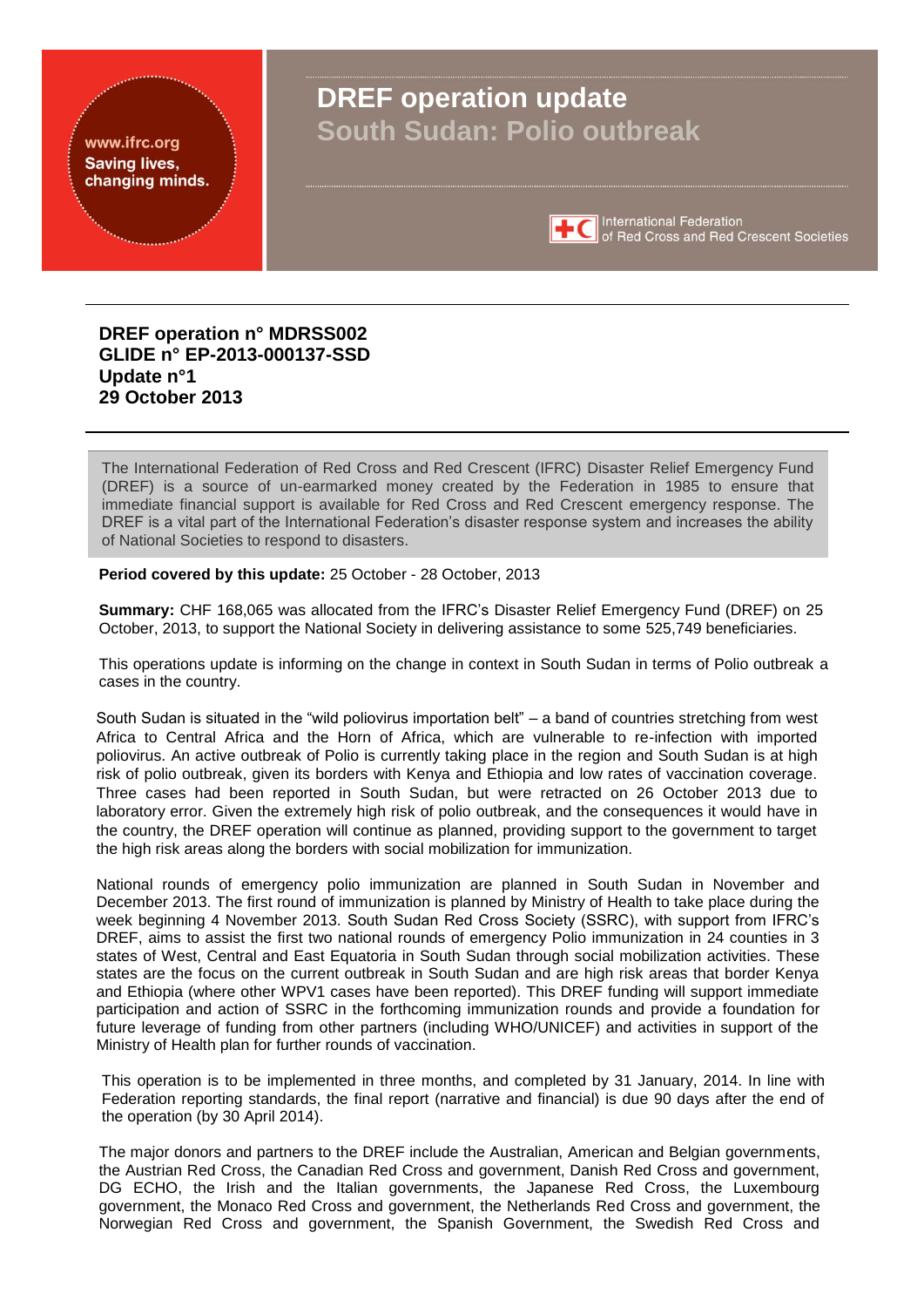government, the United Kingdom Department for International Development (DFID), the Medtronic and Zurich Foundations, and other corporate and private donors.

*<click [here](#page-4-0) to view contact details>*

## **The situation**

Polio (poliomyelitis) is a highly infectious and potentially fatal disease caused by a virus that is spread by faecal-oral transmission from person to person. Most people infected with the poliovirus have no signs of illness and are never aware they have been infected. These symptomless carriers can "silently" spread the infection to thousands of others before the first case of polio paralysis emerges. One in 200 infections leads to irreversible acute flaccid paralysis (AFP) in a matter of hours, usually in the legs, caused when the virus invades the central nervous system.

Polio can infect any age group, but it mainly affects children under the age of five years. There is no cure, but there are safe and effective vaccines and the strategy to eradicate polio is based on preventing infection by immunizing every child until transmission stops as well as rapid response through vaccination campaigns to control the outbreak.

South Sudan is situated in the "wild poliovirus importation belt" – a band of countries stretching from West Africa to central Africa and the Horn of Africa which are vulnerable to re-infection with imported poliovirus. An active outbreak of Polio is currently taking place in the region with a total of 194 cases currently reported in three countries (174 from Somalia, 14 from Kenya and 6 from Ethiopia).

South Sudan is at high risk of a Polio outbreak, given its borders with Kenya and Ethiopia and low rates of vaccination coverage. Three cases had been reported in South Sudan, but were retracted on 26 October 2013 due to laboratory error. National rounds of emergency Polio immunization are planned in South Sudan in November and December 2013. The first round of immunization is planned by Ministry of Health to take place during the week beginning 4 November 2013.

The Horn of Africa Polio outbreak is likely to be prolonged and to spread quickly, requiring vigilance and urgent coordinated action by Horn of Africa member states and between national and international partners. A total of 34 million children under five will be reached through multiple rounds of Polio immunization over the next six months across the Horn of Africa with an estimated 1.8 million children under five targeted in South Sudan. 525,749 children under five in 24 Counties in 3 States (West, Central and East Equatoria) of South Sudan will be targeted through this DREF operation to support national immunization rounds.

### **Coordination and partnerships**

The South Sudan Ministry of Health is coordinating the national response to the situation, and has scheduled the first round of emergency immunisation to take place during the week beginning 4 November 2013. South Sudan Red Cross is a member of the national Polio Task Force and a key partner of Ministry of Health in Polio planning and response.

The Global Polio Eradication Initiative (GPEI) is co-ordinating international and national partners, including World Health Organization (WHO), UN Children's Fund (UNICEF), Bill and Melinda Gates Foundation (BMGF), Rotary and Centres for Disease Control (CDC) to support Horn of Africa member states in their Polio outbreak response activities. WHO has the mandate to provide technical support to member states and oversee surveillance of polio outbreaks. UNICEF has a mandate to supply vaccine stocks and communication for polio vaccination campaigns. CDC and BMGF provide technical support to member states in vaccination activities. World Vision is involved in immunization activities on local level. SSRC has been requested to assist with social mobilization, community mapping and educational activities for the immunization.

IFRC Regional Office for Eastern Africa and Indian Ocean Islands (EAIOI) will provide technical support and guidance in the planning and implementation of the DREF operation and other longer term Red Cross polio response and prevention activities. The IFRC EAIOI office will also continue to provide support to coordinate the response on a regional level. A similar DREF operation is undertaken in Ethiopia at the same time, and these operations will fall under the same regional coordination mechanisms.

IFRC, ICRC and partner national societies (PNSs) in-country with health interests participate in the health technical committee meetings that are convened by SSRC's health department every month. All health issues are tabled there and actions (bilateral and multilateral) are discussed.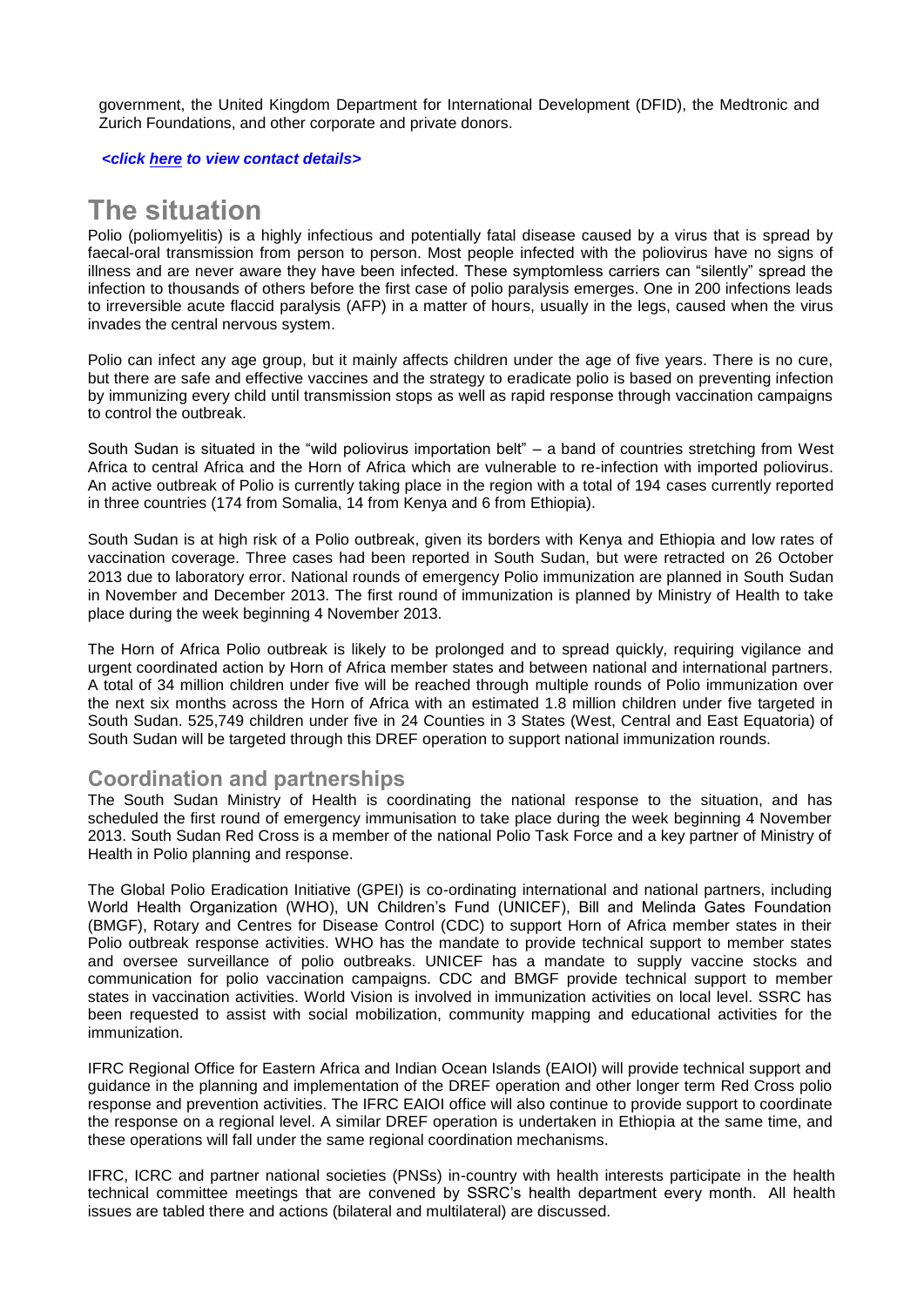The Red Cross Red Crescent Movement will work closely with actors and agencies in South Sudan, including the South Sudan Ministry of Health, CDC, UNICEF, WHO, BMGF and Rotary to ensure activities are aligned and complement the national polio plan of action. This DREF funding will support immediate participation and action of SSRC in the forthcoming immunisation rounds and provide a foundation for future partnership with other agencies (including WHO/UNICEF) and activities in support of the Ministry of Health national plan for further rounds of vaccination.

## **Red Cross and Red Crescent action**

### **Progress towards outcomes**

The Memorandum of Understanding (MoU) between IFRC and the SSRC is currently being signed for the DREF operation, and the implementation structures are being set up for the DREF operation. The mobile phones for the mapping, monitoring and surveying are being purchased in Nairobi by the IFRC EAIOI Regional office, and the health technical advisor from the region is preparing for a mission to South Sudan.

#### **Emergency health and care**

| Outcome: To reduce Polio morbidity and mortality and prevent Polio transmission among 525,749<br>children in 24 Counties in 3 States (West, Central and East Equatoria) of South Sudan                                                                             |                                                                                                                                                                                                                                                                                                                                                                                                                                                                                                                                                                                                                                                                                                                                      |  |
|--------------------------------------------------------------------------------------------------------------------------------------------------------------------------------------------------------------------------------------------------------------------|--------------------------------------------------------------------------------------------------------------------------------------------------------------------------------------------------------------------------------------------------------------------------------------------------------------------------------------------------------------------------------------------------------------------------------------------------------------------------------------------------------------------------------------------------------------------------------------------------------------------------------------------------------------------------------------------------------------------------------------|--|
| <b>Outputs (expected results)</b>                                                                                                                                                                                                                                  | <b>Activities planned</b>                                                                                                                                                                                                                                                                                                                                                                                                                                                                                                                                                                                                                                                                                                            |  |
| 1. Round 1 immunisation has<br>been undertaken in 3 States<br>(West, Central<br>East<br>and<br>Equatoria) of South Sudan<br>with logistics support and<br>monitoring<br>of community<br>coverage from ERCS.                                                        | 1. Logistics support<br>Three branches provide logistics support to Ministry of Health Polio<br>vaccination teams during Round 1 of vaccination.<br>2. Independent monitoring<br>SSRC Supervisors will conduct independent monitoring<br>0f<br>immunisation coverage of children under five during Round 1 of<br>vaccination.                                                                                                                                                                                                                                                                                                                                                                                                        |  |
| 2. Micro-planning for delivery<br>of household and community-<br>based activities have been<br>completed and verified for 24<br>Counties in 3 States (West,<br><b>Central and East Equatoria) of</b><br>South Sudan for preparation<br>of Round 2 of immunisation. | 1. National and State micro-planning<br>1 national micro-planning and mapping training is completed for 3<br>States.<br>2. County micro-planning<br>24 County-level micro-plans are completed with Ministry of Health and<br>partners. Accurate micro-planning of target households and population<br>groups not included in census data (for example nomadic and cross-<br>border populations), is essential to ensure all children under five are<br>vaccinated and adequate immunity is reached.<br>3. Village mapping and reporting<br>Mapping of villages omitted from desktop micro-planning exercises is<br>completed by South Sudan Red Cross district teams using mobile<br>phone based mapping and reporting tool (Magpi). |  |
| 3. 525,749 households in $\overline{24}$<br>Counties in 3 States (West,<br>Central and East Equatoria)<br>received household or village<br>level education and social<br>mobilisation during Round 2<br>for Polio prevention.                                      | 1. Training of supervisors<br>Identify and train 52 South Sudan Red Cross Society supervisors (1 per<br>10 volunteer teams) in 24 Counties of West, Central and East<br>Equatoria States.<br>2. Training of volunteers<br>Identify and train 1,031 South Sudan Red Cross Society community<br>volunteers (2 per team) in 24 Counties of West, Central and East<br>Equatoria States.<br>3. Household or village level education and Social mobilisation<br>Carry out four days of house-to-house and village-level education and<br>social mobilisation activities prior to immunisation campaign activities<br>(total of 2,062 volunteer days).<br>4. Polio awareness and social mobilization radio campaign                         |  |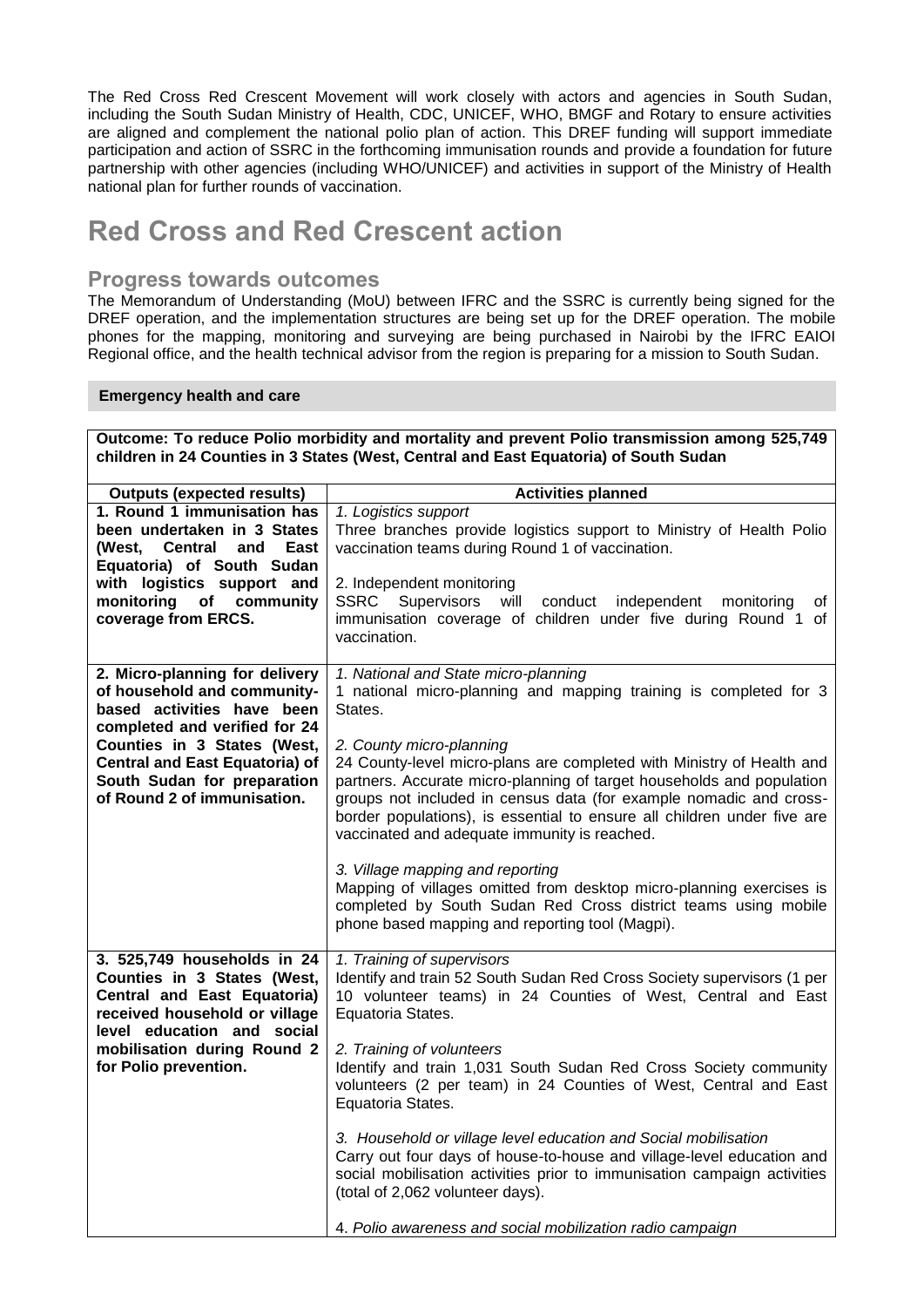|                                                                                                                                                                                                                  | Production of radio jingles and messages to be broadcasted in 3 states<br>in South Sudan for increasing awareness and mobilization purposes.<br>The key messages will be delivered in Arabic language. One radio<br>jingle will be run 3 times per day for 10 days in the targeted 3 states. |
|------------------------------------------------------------------------------------------------------------------------------------------------------------------------------------------------------------------|----------------------------------------------------------------------------------------------------------------------------------------------------------------------------------------------------------------------------------------------------------------------------------------------|
| 4. Household-based<br><b>Cross</b><br>sectional survey of education<br>and Round 2 campaign<br>coverage is<br>completed,<br>indicating level of community<br>awareness and coverage of<br>immunization campaign. | A1. Survey training<br>52 teams (one supervisor and one volunteer per team) training in<br>survey methodology.<br>A2. Coverage survey<br>52 teams visit two villages each day across all Counties and survey 20<br>households per village (over four days).                                  |